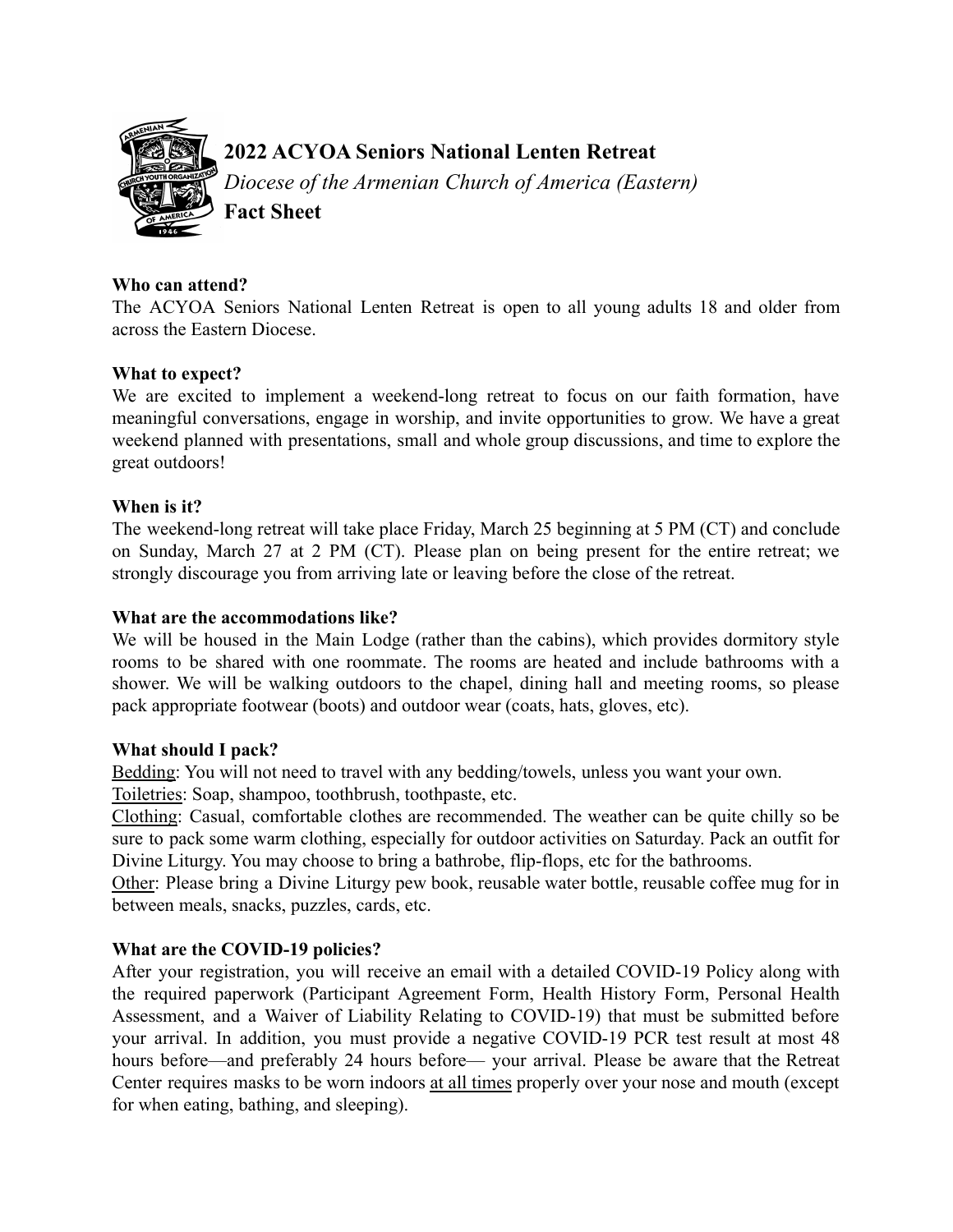#### **Where is it?**

This year's retreat will take place at the St. Iakovos Retreat Center in Kansasville, WI. If flying, please plan to fly in/out of MKE airport in Milwaukee, WI which is about 45 minutes from the retreat center. If needed, you can fly in/out of ORD airport in Chicago, IL which is about 90 minutes from the retreat center. Schedule your flights to land before 3:00 PM on Friday for MKE and before 2:00 PM for ORD. Plan to depart after 5:00 PM on Sunday.

To request airport transportation, you must provide your flight information to Jennifer Morris no later than MARCH 15 at [jenniferm@armeniandiocese.org](mailto:jenniferm@armeniandiocese.org) or 248-648-0702.

*When possible, we encourage you to arrange your own transportation with local area friends, but please keep us posted so we know you are all set!*

## **How do I get to the retreat?**

St. Iakovos Retreat Center 920 224th Avenue Kansasville, WI 53139 *\*Please note that all guests must enter via 9th Street at the main entrance.*

#### **Driving Directions:**

If you are driving to the conference (free parking is available):

Directions from the South

- Take 94 W towards Milwaukee
- Exit  $142 5x$ it #340
- Turn Left at the bottom of the ramp onto 142/Burlington RD (heading west)
- Continue straight for 5.25 miles
- Turn Right at the stop sign onto 45 North/200th Ave
- Continue straight for 1 mile
- Turn Left onto 9th Street
- Continue straight for about 1.5 miles
- At the stop sign, proceed straight into the St. Iakovos Retreat Center Main Entrance

Directions from the North

- Take 94 E towards Milwaukee
- Stay on 94 E past Milwaukee
- $\bullet$  Exit on KR Exit #337
- Turn Right at bottom of the ramp onto KR/1st Street (heading west)
- Proceed 5 miles
- Turn Left at the stop sign onto 45 South/220th Ave
- Proceed straight for 1.5 miles
- Turn Right onto 9th Street
- Proceed
- At Stop Sign, proceed Straight into Main Entrance of St. Iakovos Retreat Center.